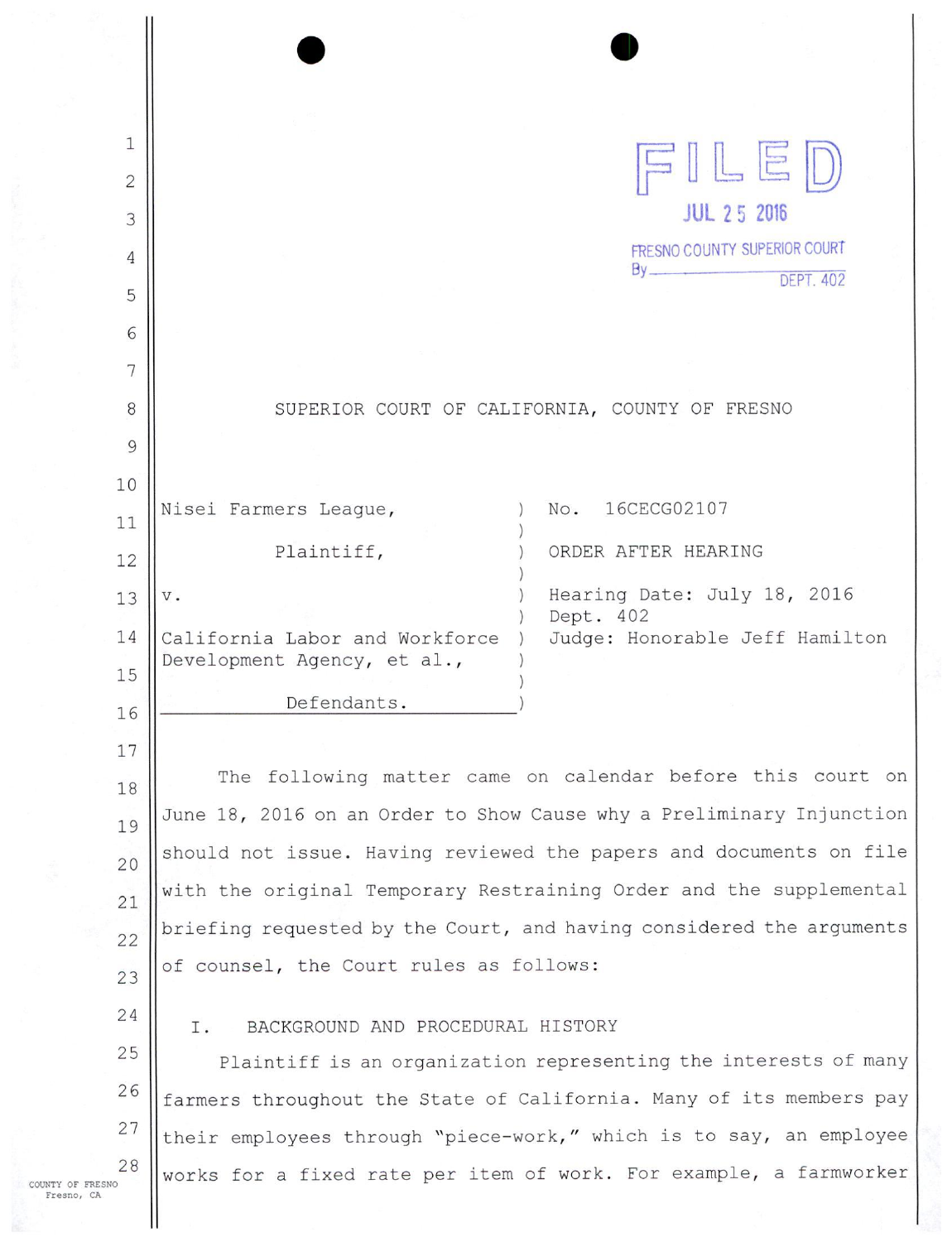1 || could be paid per barrel, basket or bushel of fruit or nuts picked.  $\overline{2}$ Recently, in response to cases interpreting the interplay of 3 piece work and California minimum wage requirements, the Legislature 4 enacted Labor Code section 226.2. This sets forward a scheme for 5 ensuring that employees compensated on a piece work basis are also  $6$ compensated for "other nonproductive time" which is defined in the  $\overline{7}$ first paragraph of the statute as "time under the employer's 8 control, exclusive of rest and recovery periods, that is not 9 directly related to the activity being compensated on a piece—rate 10 basisi" (Labor Code §226.2.) The statute mandates that such work, 11  $\|\text{in}$  addition to "rest and recovery periods" is intended to be 12  $\vert$  compensated. (Labor Code §226.2, subd.(a)(1).) The statute sets 13  $\parallel$  forth quidelines for how the compenisation is to be determined. **14** (Labor Code  $$226.2$ , subd. (a)(3).)

At issue here in this Motion is a subsequent provision that  $\vert$  creates an affirmative defense for employers "to any claim or cause  $\vert$  of action for recovery of wages, damages, liquidated damages, 18 Statutory penalties, or civil penalties  $\ldots$  . based solely on the  $\parallel$  employer's failure to timely pay the employee the compensation due || for rest and recovery periods and other nonproductive time for time 21 || periods prior to and including December 31, 2015." (Labor Code |  $$226.2$ , subd. (b).) '

 $23$  | In order to qualify for the affirmative defense, an employer 24 || must make payments to each of its employees for "previously 25 || uncompensated or undercompensated rest and recovery periods and 26  $\parallel$  other non-productive time from July 1, 2012 to December 31, 2015." 27  $\parallel$  (Labor Code §226.2, subd. (b) (1).) The payments must be either the  $28$   $\text{||}$  "actual sums due" to each employee or a sum based on the "amount 16CECG02107 Nisei Farmers League v Cal Labor Workforce Development Agency et OAH

-2-

COUNTY OF FRESNO<br>Fresno, CA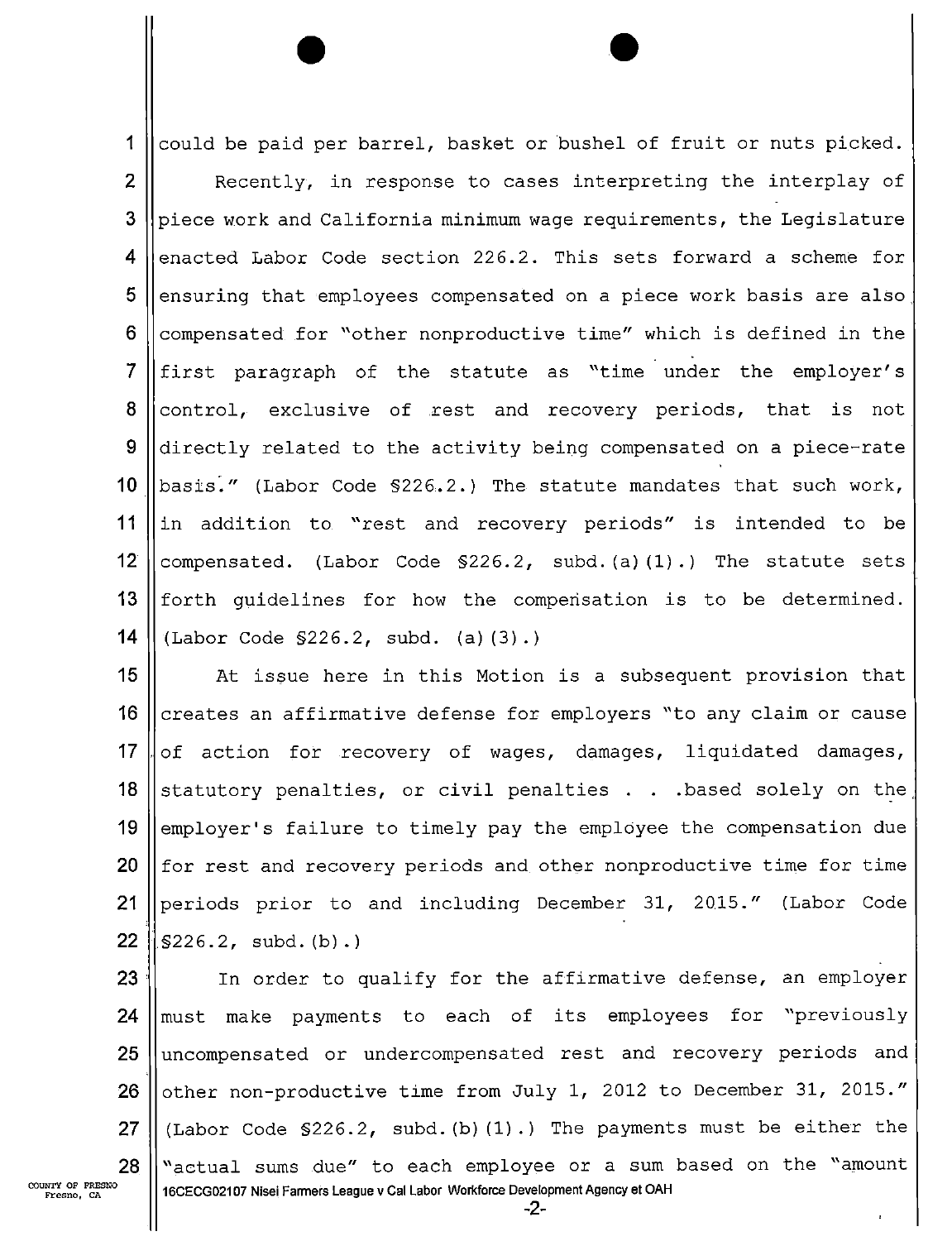$\mathbf 1$ equal to 4 percent of that employee's gross earnings in pay periods 2 in which any work was performed on a piece-rate basis" with 3 adjustments not relevant here. (Labor Code §226.2, 4 subd.(b)(1)(A) $\&(B)$ .) Such payments must be made on or before 5 December 15, 2016. (Labor Code §226.2, subd.(b).)

6 Moreover, as especially pertinent here, in order to qualify  $\overline{7}$ for the affirmative defense, the statute requires, by no later than 8 July 1, 2016, the employer to provide "written notice to the 9 department of the employer's election to make payments to its  $10$ current and former employees in accordance with the requirements of  $11$ this subdivision." (Labor Code §226.2, subd. (b)(3).) The statute  $12$ requires that the Department of Industrial Relations post on its 13 website "either a list of the employers who have provided the 14 required notice or copies of the actual notices. The list or notices 15 shall remain posted until March 31, 2017." (Labor Code §226.2, subd. 16  $(b)$   $(3)$   $(B)$ .)

17 Plaintiff filed a complaint on June 26, 2016. The Complaint 18 seeks Preliminary and Permanent Injunctive and Declaratory Relief 19 on a number of grounds: (1) Due Process-Vagueness; (2) Due Process— 20 Arbitrary Deprivation of Property; (3) Due Process-Lack of Fair 21 Notice; (4) Due Process-Retroactive Punishment; (5) Takings Clause; 22 (6) Contract Clause; (7) Declaratory Relief; and (8) Injunctive 23 Relief.

24 Two days after filing the complaint, Plaintiff filed a request. 25 for a Temporary Restraining Order and for the Court to set an Order 26 to Show Cause why a Preliminary Injunction should not be issued. 27 Defendants filed an opposition. On June 30, 2016, the Court heard arguments from counsel. At oral argument, counsel for Plaintiff 28 COUNTY OF FRESNO ' 16CECGOZ107 Nisei Farmers League v Cal Labor Workforce Development Agency et OAH

-3-

Fresno. CA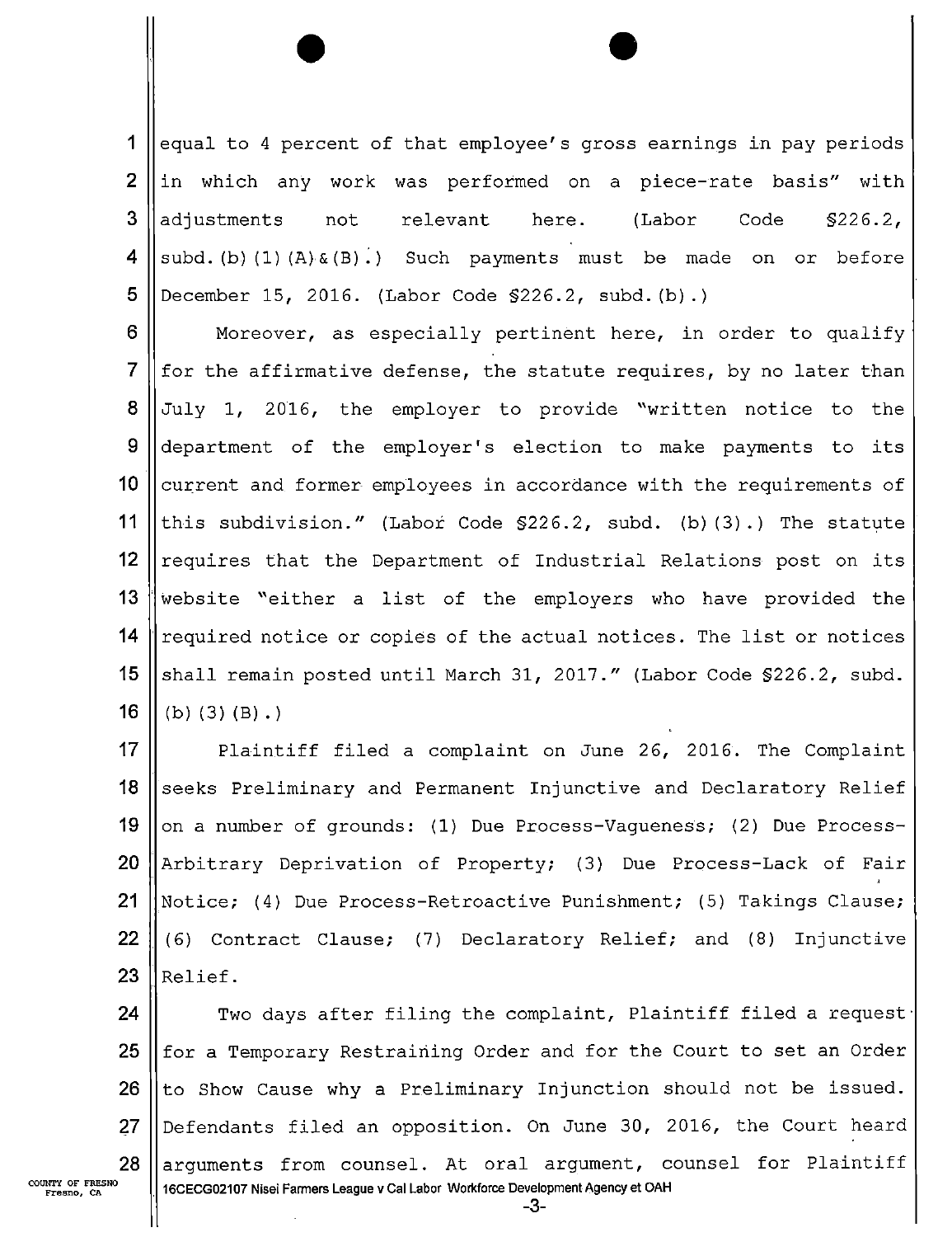1 arqued that the requirement the publication requirement of Section  $\overline{2}$ 226.2, subd.(b)(3)(B) represented an irreparable injury for the 3 farmers represented by Plaintiff because it would potentially expose 4 them to investigation by the state and lawsuits by potential 5 plaintiffs. Relying in part on this argument and on the serious 6 questions on the merits raised by Plaintiff, the Court granted the  $\overline{7}$ Temporary Restraining Order.

8 Because of scheduling issues, the parties stipulated to hold 9 the hearing on July 18, 2016. After the hearing, the Court asked  $10$ the parties to specifically brief the factual and legal support for 11  $\vert$  or against the granting of the preliminary injunction as well as 12  $\parallel$  the evidentiary support for each position.

13 || Plaintiff and Defendants each filed supplemental briefs and, 14  $\parallel$  despite no permission or request from the Court to do so, Plaintiff 15 || filed a reply brief.

16 Plaintiff's motion was based, in large part, on several 17 declarations filed as "Doe Declarations." Defendants moved to strike 18 || those declarations on the grounds of non-compliance with Code of  $19$   $|$ Civil Procedure section 2105.5, which requires proper 20 | subscription" of declarations.

21

## 22 | II. LEGAL DISCUSSION

 $\parallel$  A trial court must evaluate two interrelated factors when<br>deciding whether to issue a preliminary injunction: (1) the deciding whether to issue a preliminary injunction: likelihood of success on the merits, and (2) the balance of harm Presented. (Common Cause v. Bd. of Supervisors of Los Angeles County (1989) 49 Cal.3d 432, 441-42.) A motion for preliminary injunction  $\parallel$  must be denied if the plaintiff has failed to satisfy either of

COUNTY OF FRESNO || 16CECGO2107 Nisei Farmers League v Cal Labor Workforce Development Agency et OAH

-4-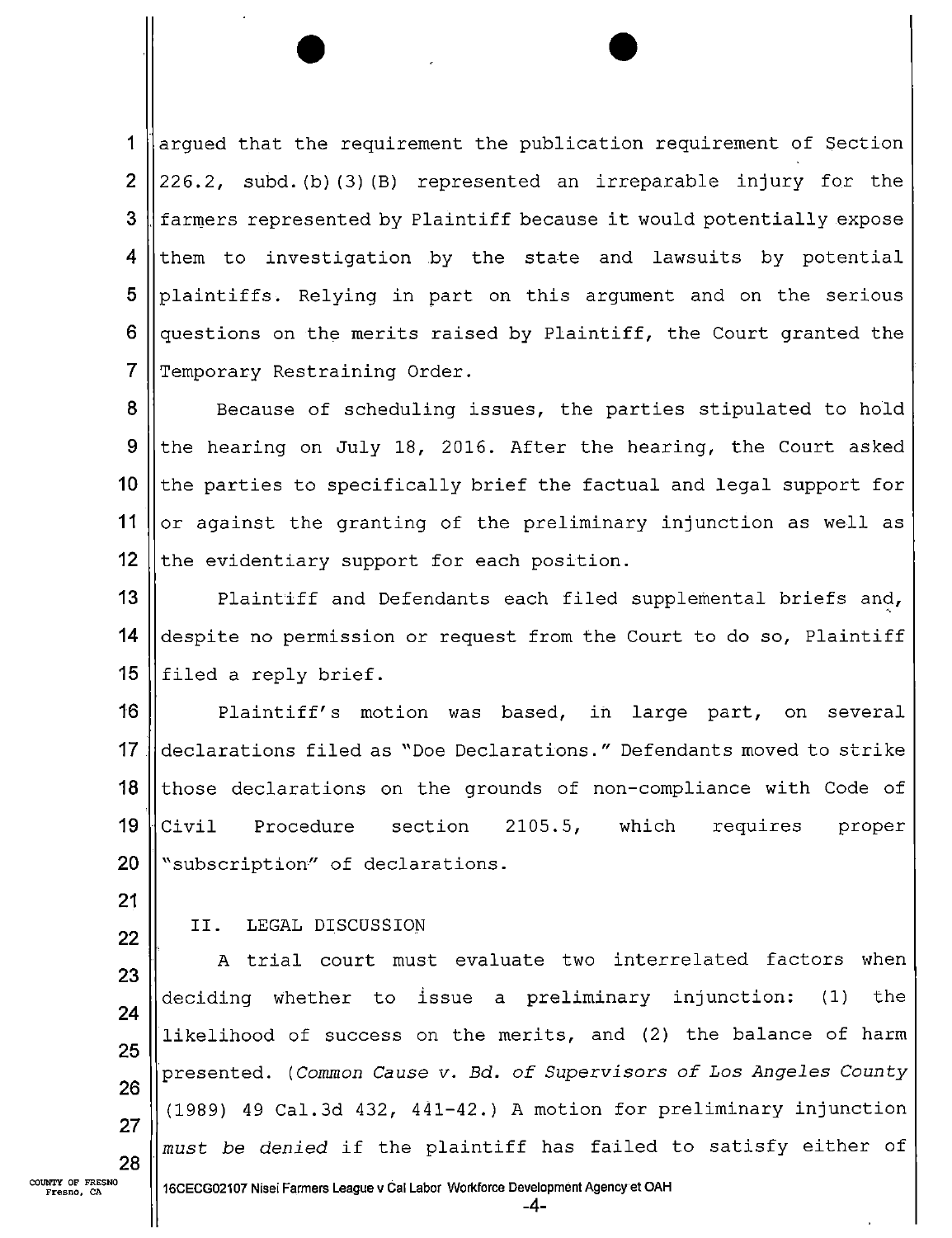$\blacktriangleleft$ these two factors. (Carsten v. City of Del Mar (1992) 8 Cal.App.4th  $\overline{2}$ 1642, 1649.) A preliminary injunction may only issue upon an 3 adequate evidentiary showing. (Chico Feminist Women's Health Center 4 v. Scully (1989) 208 Cal.App.3d 230, 247.)

A.Likelihood of Success

The challenge for Plaintiff is that it must show a likelihood  $\overline{7}$ of success on one of its causes of action in order to support its claim to a preliminary injunction. The arguments presented in its 9 motion focused largely on its assertion that Section 226.2 was void  $10$ for vagueness, but also that it unconstitutionally applied the law  $11$ retroactively, and that, in addition to the void for vagueness 12 argument, that the Court could issue a declaration clarifying the  $13$ law in advance of its enforcement.  $14$ 

Even so, Plaintiff's briefing largely centered on its assertion 15 that Section 226.2 is unconstitutionally void for vagueness. One of  $16$ the difficulties the parties had was in settling on a standard for  $17$ "void for vagueness." Recently, the United States Supreme Court, in 18 Johsnon v. United States (2015) 135 S.Ct. 2551, 2557, held that the 19 standard found in some cases- that so long as any reasonable 20 construction could be given to a statute it was immune from a  $21$ vaqueness challenge- was too high a bar.  $(Id.)$  However, the Supreme 22 Court did not announce a new standard. 23

Until such time as the California Supreme Court can provide 24 'definitive guidance, the Court must rely on the state court cases 25 that have provided standards. 26

Plaintiffs argue that the standard is simply whether "a lay 27 person of common intelligence can understand the law, not a lawyer 28

5

6

8

-5-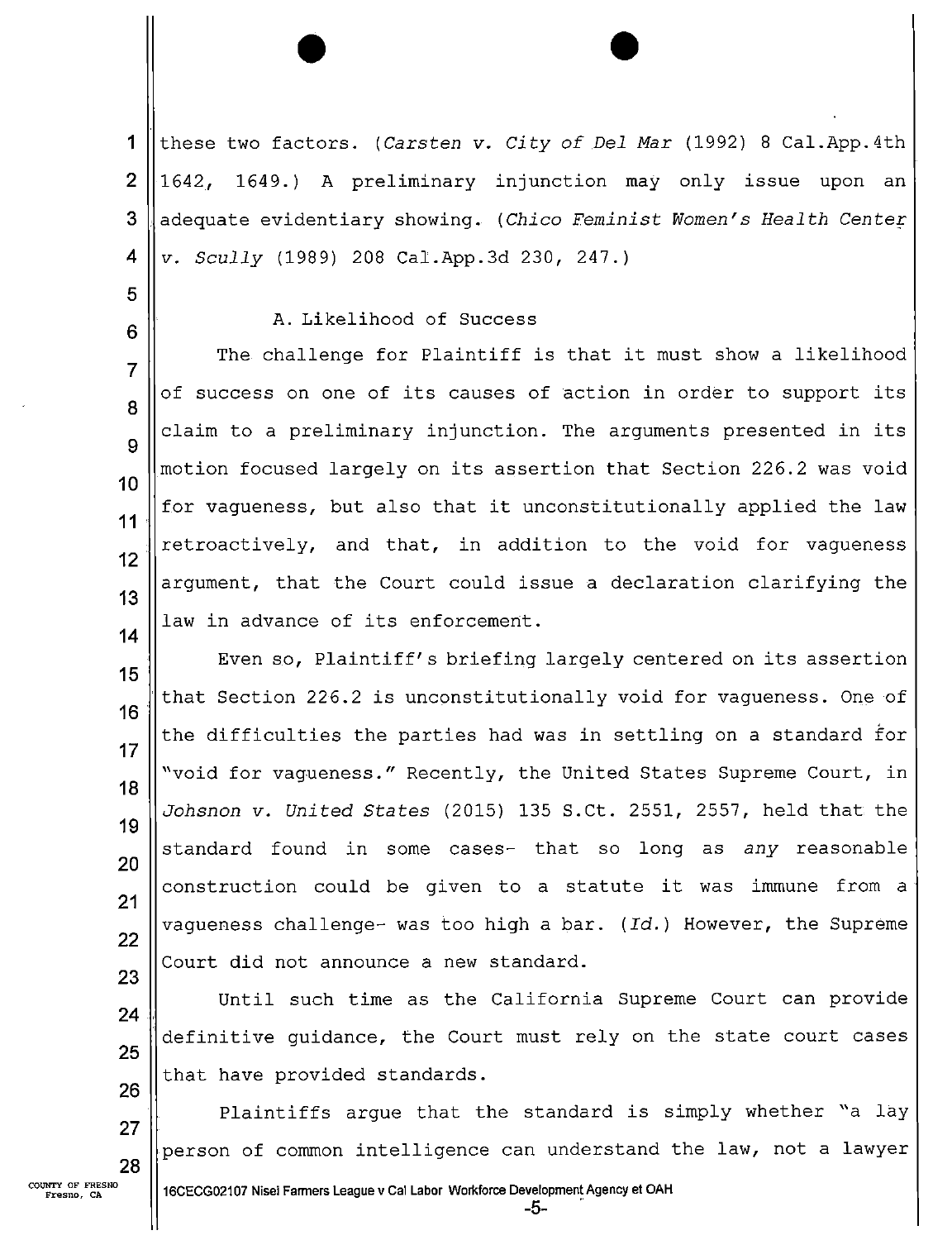A or judge." (Kasler v. Lockyer (2000) 23 Cal.4th 472, 498—99.) This  $\overline{2}$ is an oversimplification. As Defendants point out, the standard, as 3 applied, is much higher.

4 A statute will be upheld unless its unconstitutionality 5 "clearly, positively and unmistakably appears." (Patel v. City of 6 Gilroy (2002) 97 Cal.App.2d 354, 489 (citing cases).)

 $\overline{7}$ Moreover, a party "cannot prevail by simply suggesting 8 hypothetical situations in which constitutional problems may arise. 9 [S]peculation about possible vagueness in hypothetical situations not before the Court will not support a facial attack on a statute  $10$  $11$ when it is surely valid 'in the vast majority of its intended  $12$ applications.' " (Hill v. Colorado, supra, 530 U.S. at p. 733, 120  $13$ S.Ct. 2480; see also Tobe v. City of Santa Ana (1995) 9 Cal.4th 14 1069, 1109, 40 Cal.Rptr.2d 402, 892 P.2d 1145 [unless law sweeps in 15 substantial amount of constitutionally protected conduct, facially 16 vague law must be invalid in all respects and applications];  $17$ Evangelatos v. Superior Court (1988) 44 Cal.3d 1188, 1201, 246 18 Cal.Rptr. 629, 753 P.2d 585 [in facial vagueness challenge party 19 must demonstrate vagueness in "all of its applications," not just 20 some instances of uncertainty or ambiguity]; cf. American Academy 21 of Pediatrics v. Lungren (1997) 16 Cal.4th 307, 347—348, 66 22 Cal.Rptr.2d 210, 940 P.2d 797.)" (Id. at 487—88 (internal quotations 23 and citations omitted).)

24 Finally, as Defendants point out, two underling principles 25 (endorsed by the US Supreme Court in Communications Ass'n v. Douds 26 (1950) 339 U.S. 382, 412) also inform the analysis: first, "the 27 concrete necessity that abstract legal commands must be applied in 28 a specific context," and, second "the notion of 'reasonable COUNTY or FRESNO 16CECG02107 Nisei Farmers League v Cal Labor Workforce Development Agency et OAH -8-

Fresno, CA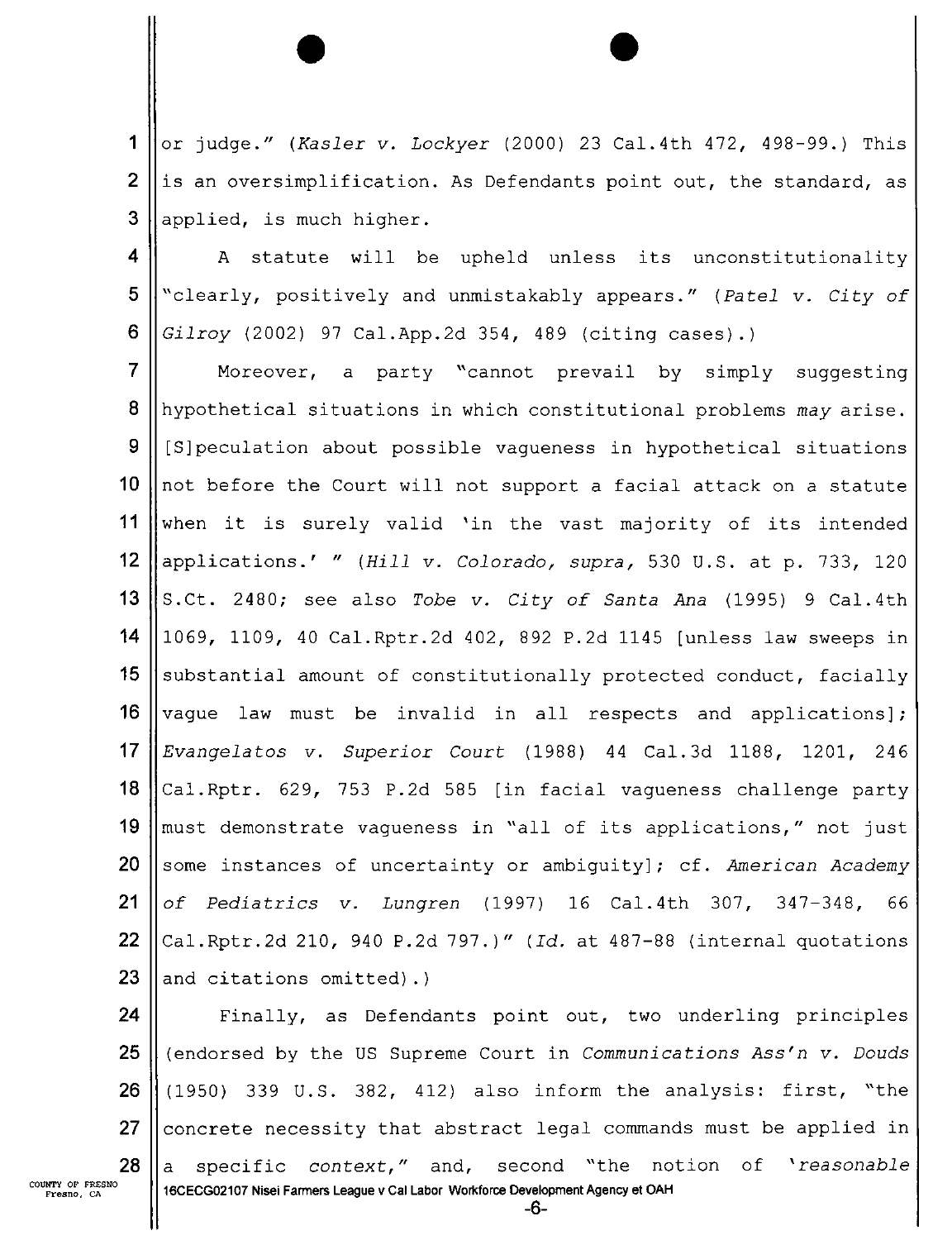.1 specificity' or '[r]easonable certainty.'" (People ex rel. Gallo v. Acuna (1997) 14 Cal.4th 1090, 1117 (emphases in original).)  $\overline{2}$ 

3 Plaintiff's argument is that its members do not know whether 4 to take advantage of the affirmative defense provided by the statute 5 because its members do not understand the phrases "other  $6\phantom{1}6$ nonproductive time," "directly related," and/or "actual sums due."

7 The parties' disputes center on the proper interpretation to 8 give Gonzalez V. Downtown LA Motors, LP (2013) 215 Cal.App.4th 36 9 (Gonzalez) and Bluford V. Safeway Stores, Inc. (2013) 216  $10$ Cal.App.4th 864 (Bluford). The cases, in turn, involved  $11$ interpretations of Amenta v. Osmose, Inc. (2005) 135 Cal.App.4th  $12$ 314 (Amenta). These cases stand for the.proposition that, at least 13 in certain circumstances, when an employee is performing rest or 14 ,recovery periods or "performing non—piece—rate tasks directed by 15 their employer" (Gonzalez, supra, 215 Cal.App.4th at 54), the 16 employee must be compensated at least at minimum wage by the hour,  $17$ and not on an average on a weekly basis, as under the federal minimum 18 wage system.  $(E.g.,$  Armenta, supra, 135 Cal.App.4th at 45.)

19 Defendants argue that, in the context of these cases, which 20 the legislative history suggests Section 226.2 was meant to codify,  $21$ the challenged language is understandable, even to a person of 22 "common intelligence." Plaintiff contends that the cases do not 23 offer sufficient guidance and that the cases are incorrectly 24 decided.1

25

Whatever standard is to be adopted, the Court does not believe

26

<sup>1</sup> The Court will note that it is without power to decide whether 27 those cases were rightly or wrongly decided; the duty of the trial court is simply to follow their rulings until or unless they are 28

COUNTY OF FRESNO Fresno. CA

OVE LUIT DECI .<br>16CECG02107 Nisei Farmers League v Cal Labor Workforce Development Agency et OAH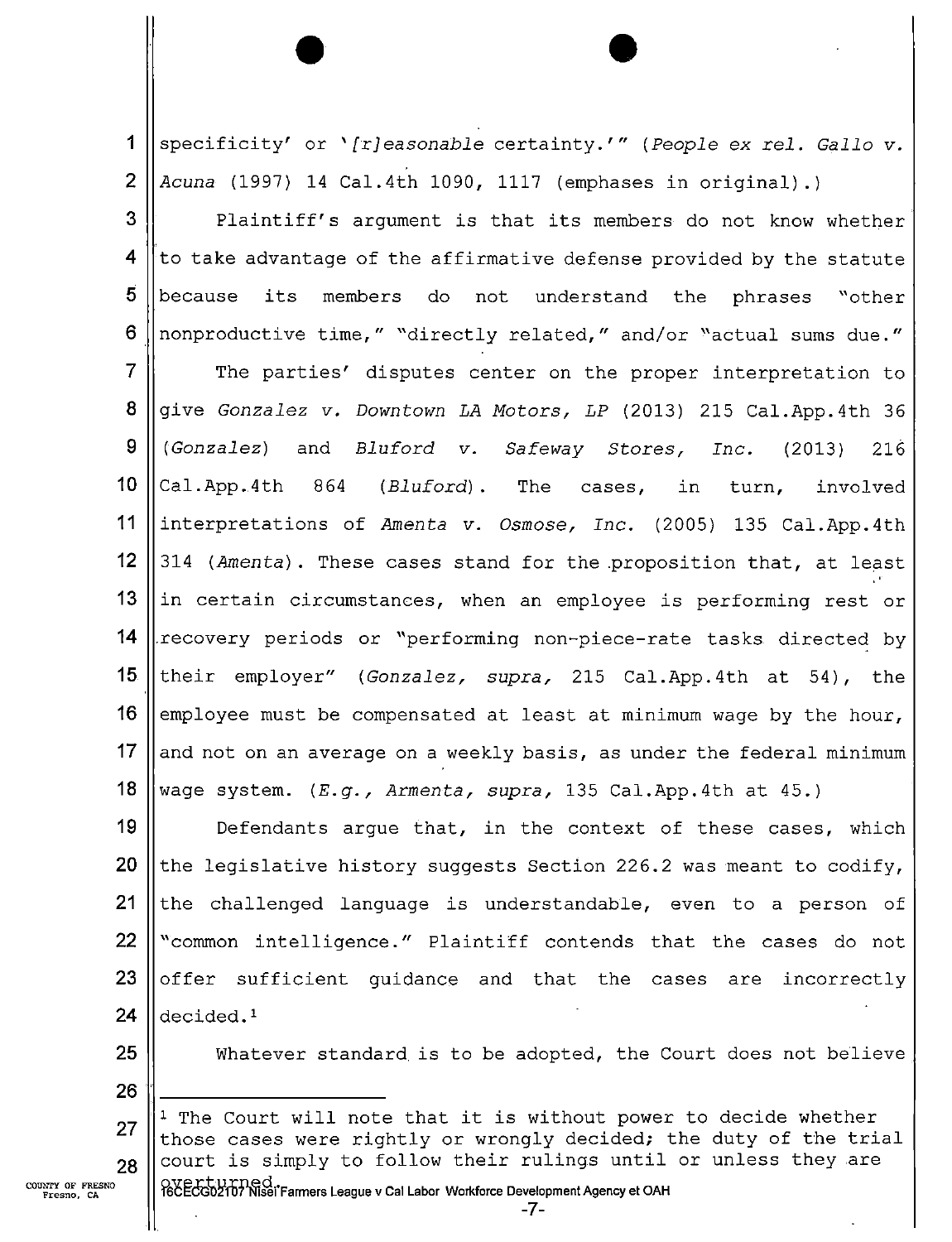$\mathbf 1$ that Plaintiff has borne its burden of showing a likelihood of  $\overline{2}$ success on the merits that the statute is unconstitutionally vague. 3 A fair reading of the statute is that, insofar as activities prior  $\boldsymbol{4}$ to its enactment are concerned, no new obligations were created; 5 . either employers had fully compensated their employees for their 6 work or they had not been fully compensated. If an employer wishes  $\overline{7}$ to take advantage of the offered affirmative defense it must either 8 make a good faith attempt to pay the amounts due or pay 4% of the 9 gross earnings of the employee between July 1, 2012 and December  $10$ 31, 2015. (Labor Code  $$226.2$ , subd.(b)(1) &(b)(1)(A)-(B).)

 $\mathbf{0}$  $12<sub>1</sub>$  $\sim$ If the employer does not take advantage of the safe harbor provisions, then it may still argue that it does not owe any back pay to its employees.

 $\sim$  1 20  $\overline{\phantom{a}}$  $\overline{\mathbf{o}}$  $\top$  $10^{\circ}$ ו:  $-$ In oral argument, Plaintiff stressed that its members found that "other non-productive time" and "directly related" were void as applied to the farming industry. While the Court is sympathetic to these issues, the Court is also mindful that the statue is intended to apply to all industries utilizing piece-rate compensation, and so all that is required is that there must be "reasonable certainty" and "reasonable specification." ((People ex rel. Gallo, supra, 14 Cal.4th at 1117.)

23  $\mathcal{L}$ Here, Plaintiff has not shown that the definitions in dispute are "clearly" and "unreasonably" indefinite.

zo  $\angle$ ∠o 25  $\sim$ Further, there is nothing in the statute that suggests that it makes any substantive changes to the law. To the extent that Gonzalez, Bluford, and/or Armenta did or did not apply beyond their facts prior to the enactment of this law, it does not appear that this code section changes that calculation.

COUNTY OF FRESNO<br>Fresno, CA

16CECGOZ107 Nisei Farmers League v Cal Labor Workforce Development Agency at OAH

-3-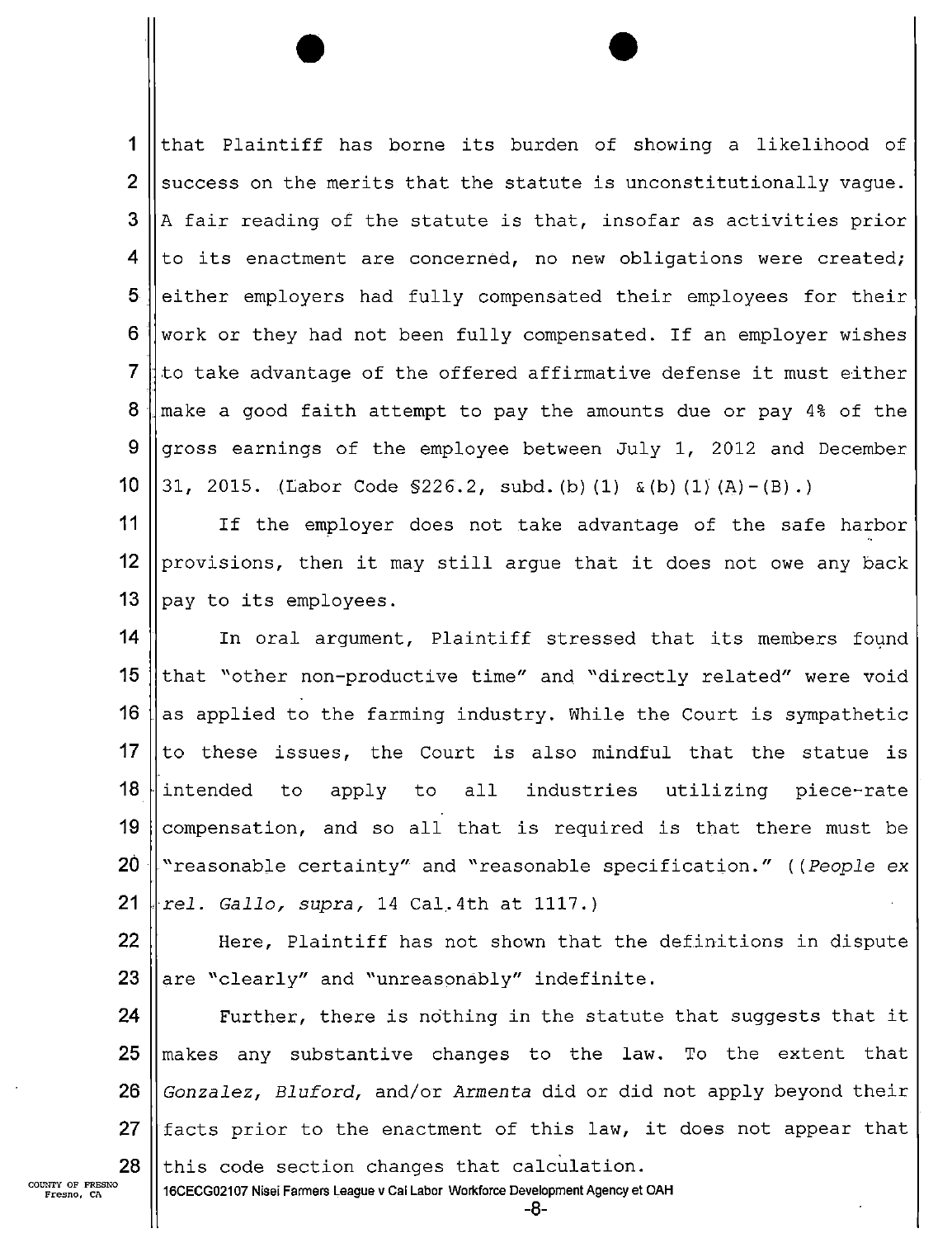Finally, to the extent that Plaintiff has alleged that the  $\mathbf 1$  $\overline{2}$ Court could issue a declaration "clarifying" the law for its 3 members, the Court is inclined to agree with Defendants that such 4 a ruling would be advisory.

5 The Court has therefore concluded that Plaintiff has not shown  $6$ a likelihood of success on the merits in the papers presented as  $\overline{7}$ part of this motion.

8

9

## B.Balance of Harms

Where a Court has ruled that there is no likelihood of success 10 on the nerits, the preliminary injunction will be denied. (Law  $11$ School Admission Council, Inc. v. State of Calif. (2014) 222  $12$ Cal.App.4th 1265, 128 ("trial court may not grant a preliminary 13 injunction, regardless of the balance of interim harm, unless there  $14$ is some possibility that the plaintiff would ultimately prevail on 15 the merits of the claim").) Nevertheless, the Court will observe 16 that Plaintiff has not shown that the balance of harms will tilt in  $17$ its direction. (Id. (balance of harm demonstrated by the comparative 18 consequences of the issuance and non-issuance of the injunction).) 19

As stated above, Plaintiff has shown no harm to Plaintiff's 20 membership from any requirement to pay back wages: the statute  $21$ appears to make no difference in the obligations of employers to 22 pay for rest and recovery periods and other non-productive time for 23 any period before its enactment. Simply put, Plaintiff's members' 24 obligations with respect to moneys owed do not appear to be changed 25 by this statute. 26

The only applicable harm, as identified by the Plaintiff, appears to be the publication requirement of Labor Code section

27

28

-9-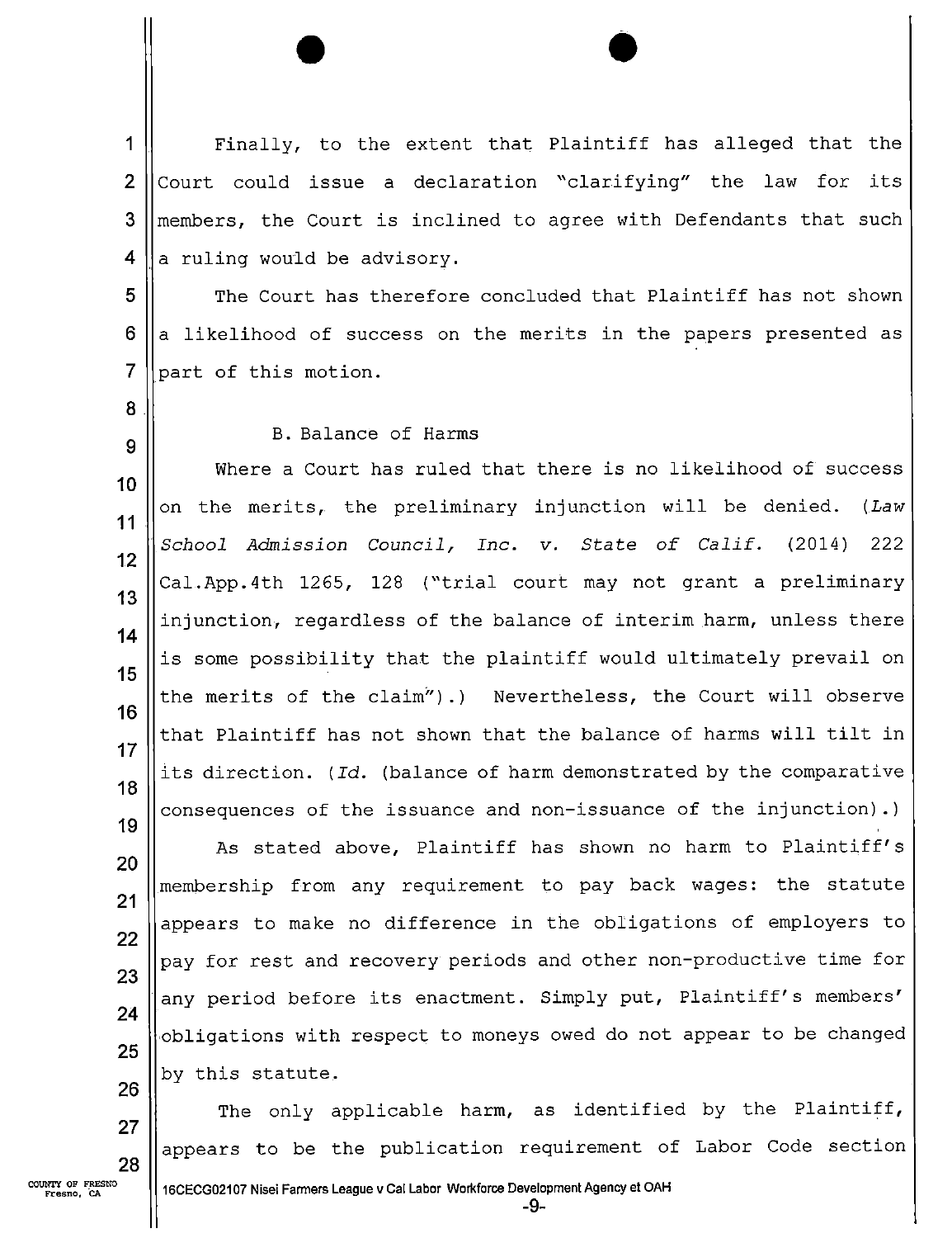1  $\vert$  226.2, subdivision (b)(3)(B). In support of the alleged harm caused  $\overline{2}$ by this requirement, Plaintiff has provided declarations of several 3 farms who have remained anonymous (they have filed "Doe 4 Declarations").2 Collectively, they state that they are fearful 5 that, by declaring their intentions to rely on the affirmative 6 defense and make payments to their employees, they are likely to  $\overline{7}$ suffer investigation from the state and law suits from the 8 plaintiff's bar.

9 While the Court is mindful that state investigations and 10 private lawsuits are not trivial, there is nothing in the 11 | declarations that explains the costs of such lawsuits or why such 12 || lawsuits would be more likely if their names are posted. In fact, 13 there is an argument that by broadcasting to potential plaintiffs 14 that they are relying on an affirmative defense, it makes private 15 || lawsuits less likely.

16 || Furthermore, the Defendants have presented declarations and ||information that delaying implementation of the affirmative action 18 Scheme would be a hardship for the employers who had already ||indicated to the State their intention to pay employees under the  $\parallel$  auspices of Section 226.2. As Defendants noted in oral argument,  $\parallel$  such non-parties will also be subject to uncertainty as to whether 22 they can have the advantage of an affirmative defense if the  $\parallel$  injunction were to be granted.

24

NTY OF FRESNO<br>Fresno, CA (1990) RECECGO2107 Nisei Farmers League v Cal Labor Workforce Development Agency et OAH

<sup>25</sup>  $\parallel$ <sup>2</sup> At oral argument, the Court denied the motion to strike and allowed admission into evidence of the "Doe Declarations." The 26  $\sim$  Court noted that much of the evidence provided by Defendant was hearsay (to which Plaintiff did not object), but admitted the 27 evidence from both parties. The Court has treated the evidentiary  $28$  deficiencies as going to the weight, not the admissibility, of the common assumed as  $28$  exidence,  $\frac{1}{2}$